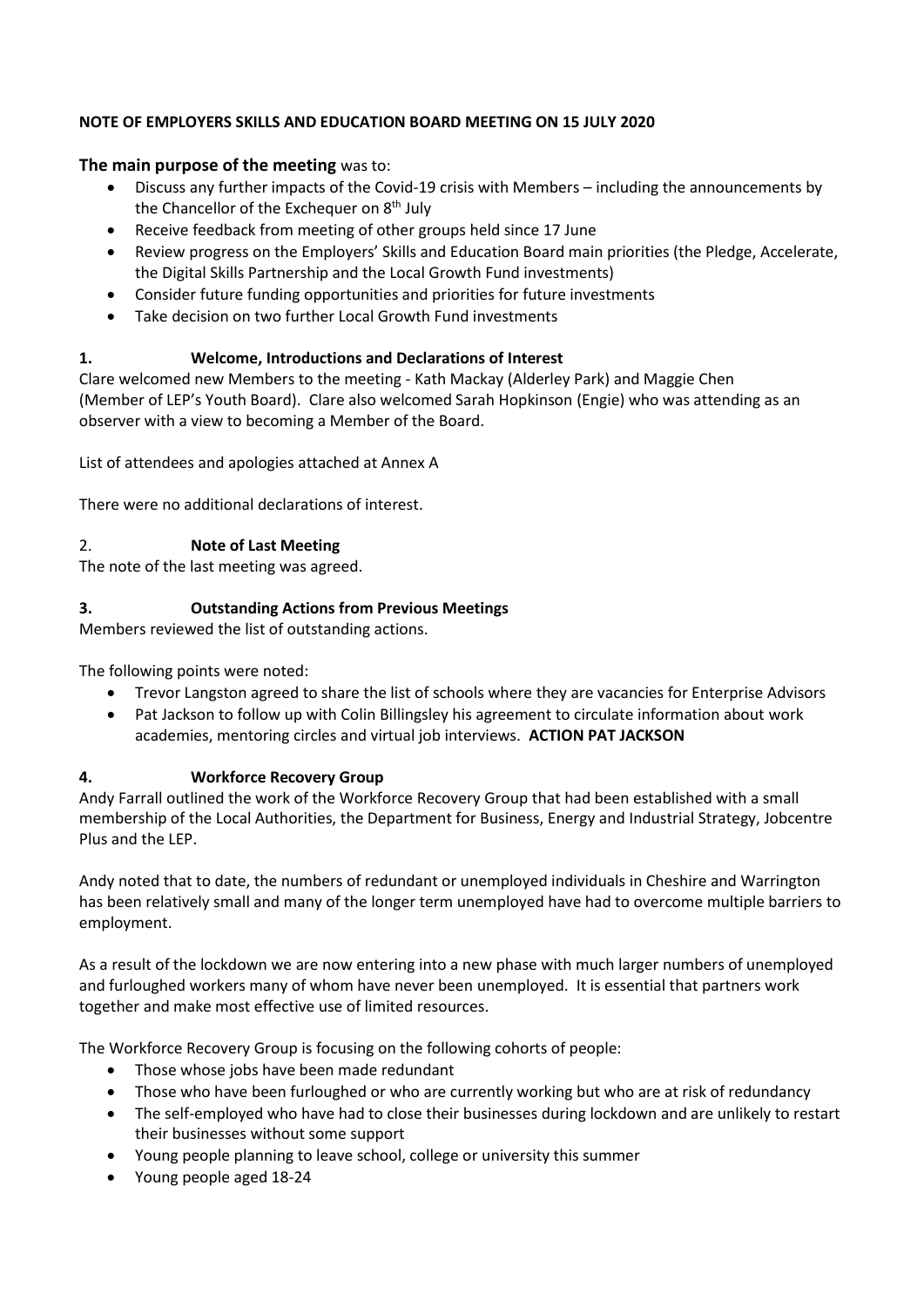The Workforce Recovery Group has the following streams of work:

- Clear inf and advice
- Getting another job and job matching including job fairs
- Working with larger companies making redundancies e.g. Bentley, Airbus and Unilever
- Establishing a serious start-up service
- Skills and retraining
- Marketing and communications

All workstreams are up and running with the first pilot job fair taking place on 16 July  $$ [https://learnliveuk.com/cheshire-works-4-u-event/.](https://learnliveuk.com/cheshire-works-4-u-event/)

One of the challenges will be to contact individuals who are not yet in the system – including those who have been furloughed and are not aware that they may be made redundant.

The LEP has also been offered access to free training for unemployed people until the end of December from the Coursera training Platform – this is a multinational organisation offering a range of training - academic as well as practical course e.g. CV writing.

Kurt Allman noted that the Coursera offer included a good selection of courses with at least 6 courses that could be offered via Accelerate to 'wet' appetites for more training via Accelerate.

Dhesi commented that our local colleges were not concerned about competition from Coursera but we did need to avoid duplication.

Clare Hayward noted that the Employers' Skills and Education Board had highlighted the need for a more coordinated approach to support workforce recovery and action was now taking place via the Workforce Recovery Group. The Employers' Skills and Education Board would be kept fully informed of progress. The LEP's role was to provide leadership and coordination.

Trevor Langston reassured Members that the Pledge is only supporting Jobcentre Plus in organising the job Fairs for adults – the Pledge remains focused on their core business.

Clare Hayward stressed the need to focus more on the smaller businesses who are making redundancies and to link redundant people into the new job opportunities – for example at Alderley Park.

Kath MacKay commented that life sciences is booming but some digital companies are facing challenges and not all the impacts of the current economic downturn will be felt until next year.

Kurt Allman noted that in his previous roles at Keele University and in Manchester, he had worked on entrepreneurial start-ups. Kurt agreed to speak to colleagues in Universities to explore ways of supporting the work with entrepreneurial start-ups**. ACTION KURT ALLMAN**

### **5. Update from LEP Board**

Clare Hayward provided an update on two key developments:

- As a result of the LEP's 'Getting Students Online' campaign 387 young people are now receiving devices. This is a real human-interest story that has captured the interest of media. We need to focus on the human-interest stories around the Pledge and Accelerate.
- Cheshire and Warrington had been awarded £15.5m from Government for capital investments.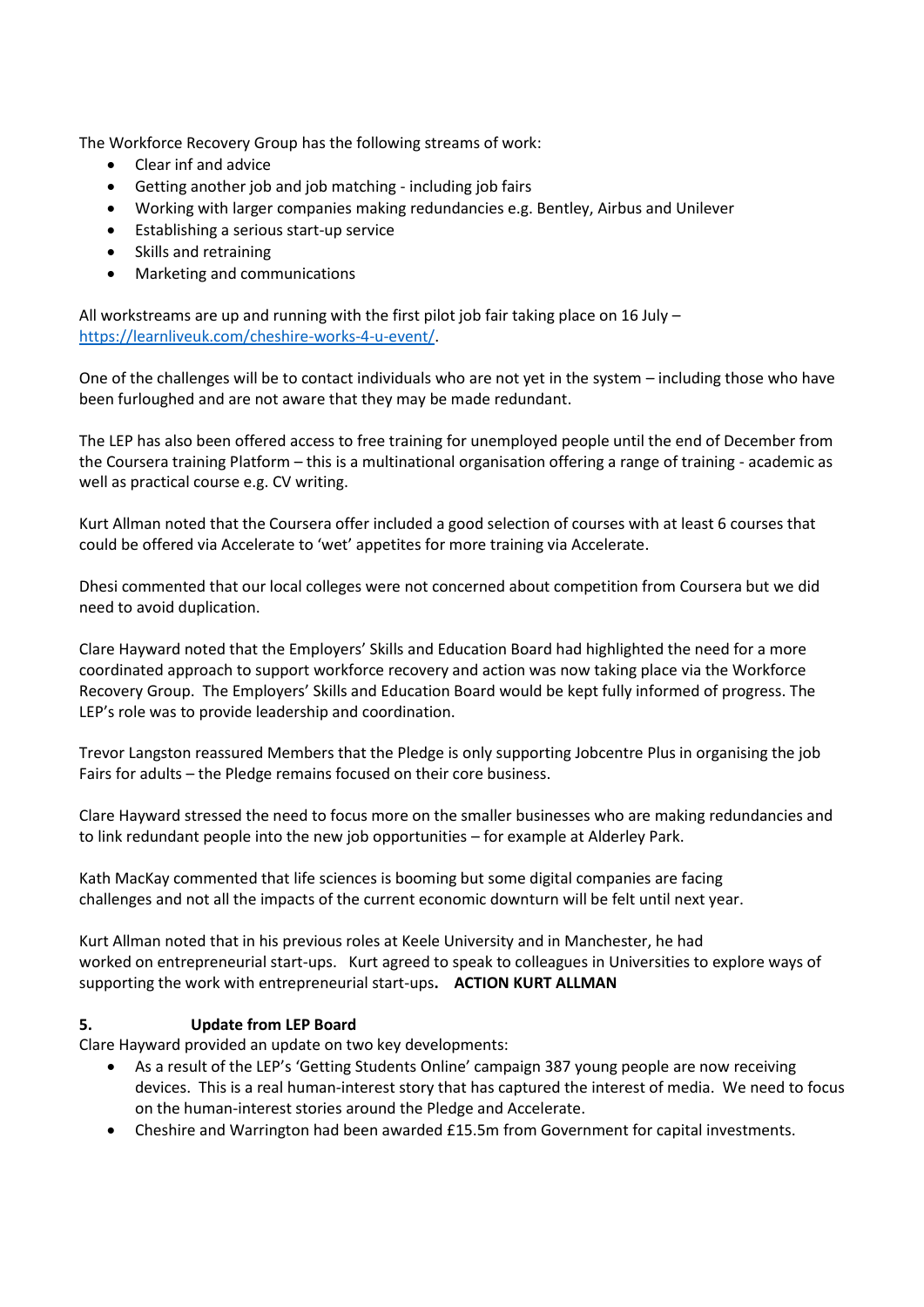## 6. **Impact of Covid-19 Crisis**

Members did not raise any other issues around the impact of Covid-19.

## 7. **Feedback from Key Meetings held since the Last Employers' Skills and Education Board**  7.1 **Young People Leaving School This Summer**

Dhesi reported that he had chaired an initial meeting on 10 July to consider any targeted support needed for the young people leaving school this summer. The meeting had been very productive and had agreed the need to focus on the students most in need of support. There is a real danger of an increased number of young people who do not progress into education, employment or training when they leave school this year and it will be essential for good communication between the colleges and schools to ensure that the most vulnerable students are identified and supported.

Dhesi suggested the need to focus on 3 key groups of young people:

- **Year 11 students** the vast majority (95%) will be in the system with lots of support available, partners need to focus on those not currently engaged or who drop out over the summer. By September we will know the identity of the 5% who have dropped out. In the past this cohort have been re-engaged and then fitted them into training programmes that started in September. Dhesi suggested that we need an October offer where the courses start in October. There will be a big challenge to re-engage the students that have been out of education for 6 months during the lockdown.
- **Year 13 students** some within this cohort will be unsure about going to University and may not be able to access apprenticeships. Their best option is to stay in education until the economy picks up and more apprenticeships become available.
- **Pre 42 day drop out students** the 42-day point is the signal point where colleges don't get paid if students drop out before they have been in college for 42 days. On average around 6% of enrolments drop out although in some geographical areas the percentage is higher. This cohort also needs targeted support. Post 42 days the dropout is very small.

Dhesi suggested that there needs to be a close dialogue between colleges and local authorities to ensure that students receive 'wrap around support'- that addresses the social and economic issues the students are facing - not just a move to another course.

In the subsequent discussion Members noted the difficulty of businesses taking advantage of a traineeship or kick start offer whilst at the same time making redundancies.

It was noted that the recent survey of colleges had indicated an 80% reduction in the number of people starting an apprenticeship this August. Concern was also expressed about the numbers of apprentices who would be made redundant over the next few months.

### **7.2 Local Growth Funds**

Pat Jackson reported on the event held on 8 July where all the Local Growth Fund skills investments had come together to share information about the progress of their projects and share good practice.

The Carpe Diem and Live Wire projects had made extremely good presentations about the way they had responded to the Covid-19 crisis and moved their deliver online. A video of the Carpe Diem presentation is available on request!

Sarah Williams outlined the recommendation in the paper circulated to Members prior to the meeting which invited views on the following bids:

- Widening access to technology and digital skills across Cheshire and Warrington
- Transforming digital skills in construction across Cheshire and Warrington.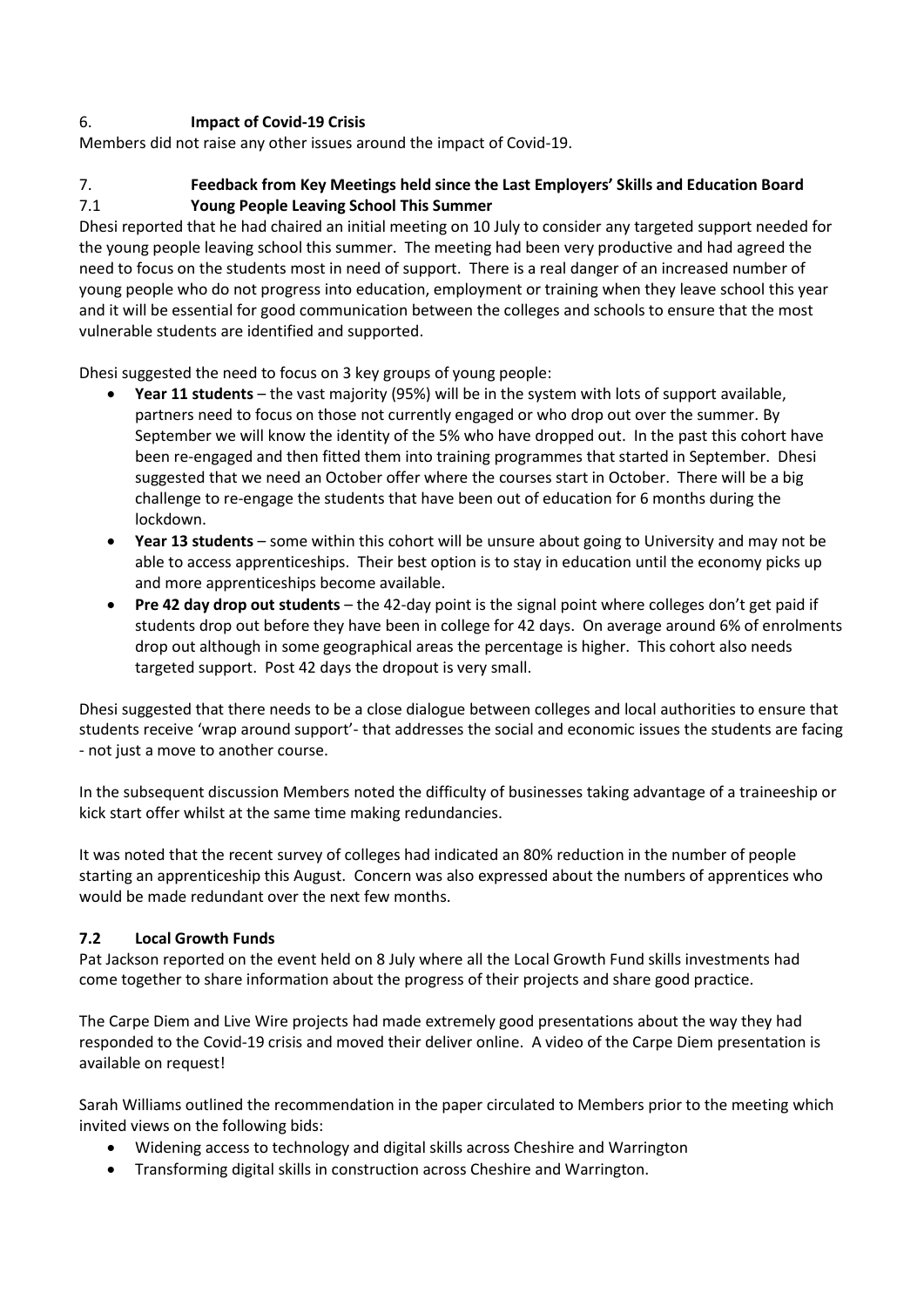Sarah reported that the Performance and Investment Committee were meeting at the same time as the Employers' Skills and Education Board and subject to approval from the Employers' Skills and Education Board had ratified the approval subject to the following conditions.

#### **Widening Access**

Sarah noted the recommended conditions for approval on page 6 of the paper circulated prior to the meeting.

Sarah noted that the partnership bid had been led by Cheshire College South and West and includes Warrington Vale Royal College, Warrington University Technical College and Reaseheath College. They are fully committed to working in partnership- including with Macclesfield College, and extending the partnership if needed.

The Performance and Investment Committee were particularly concerned to get assurances that the funds will be spent by the end of September and must be outcome led.

Members of the Employers' Skills and Education Board approved the investment subject to the following conditions:

- The offer letter will require capital spend being completed by the end of September 2020
- The Partnership confirms the LGF grant funding will only be spent on capital expenditure
- The Partnership provides a more detailed project plan by the 14 August 2020
- The Partnership provides a breakdown of the planned revenue matched expenditure by year and the contribution by partner
- One of the external stakeholders should chair the Project Steering Group.
- The Partnership confirms that the project is state-aid compliant
- Evaluation is to be carried out after the first full year and the fifth year of the project and the results disseminated

In response to a query from one of the Members, it was agreed that the applicants must give assurances about their ability to spend the funds by the end of September but did recognise the need to be sympathetic if the purchase of kit was delayed as a direct result of Covid-19.

#### **Digitalisation in Construction**

Sarah Williams reported that most of the issues raised in the paper circulated to Members prior to the meeting had been addressed but the Performance and Investment Committee remained concerned about the strength of the partnership and had suggested that the partners should make a presentation to Members of the Employers' Skills and Education Board and the Performance and Investment Committee.

The Performance and Investment Committee were also concerned about the ability of partners to spend the funding by the end of September. They had also suggested some readjustment of funding between the hub and the spoke as the value added by the hub was not clear enough.

Members of the Employers' Skills and Education Board approved the investment subject to the following conditions:

- The offer letter will require capital spend being completed by the end of October 2020
- The partnership confirms the LGF grant funding will only be spent on capital expenditure
- The partnership provides further reassurance through a presentation by all members of the partnership to representatives of the Employers' Skills and Education Board and Performance and Investment Committee. The purpose of this presentation is to demonstrate that the partnership is working collaboratively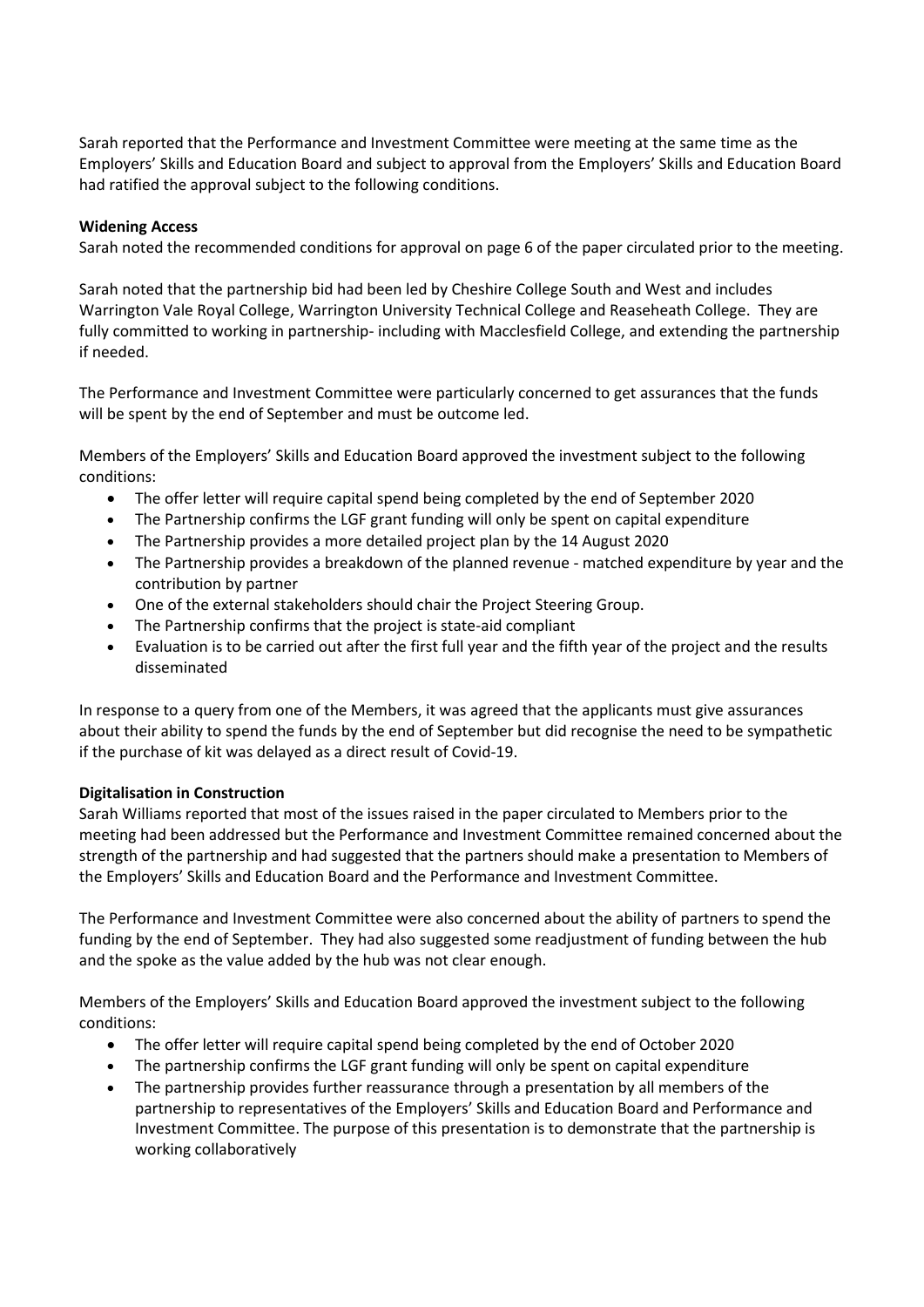- Consideration is given to aspects of the added value of the hub and the extent to which some of the funding for specialist equipment could be allocated to the spokes
- The Partnership provides a breakdown of the planned outputs for 2020-2021
- The Partnership confirms that the project is state-aid compliant
- Evaluation is to be carried out after the first full year and the fifth year of the project and the results disseminated

### **Unallocated Funds**

Sarah Williams reported that Blue Beck had decided not to proceed with their project and £100K had been released for investment. In the subsequent discussion it was agreed that an additional meeting would be convened to consider how best to invest the funds. Members commented that widening access was a major issue as was digital exclusion – they suggested the need for a tablet loan scheme to encourage more online learning.

**ACTION** Pat Jackson to set up a meeting with Clare Hayward, Nicola Dunbar, Sarah Hopkinson, Kath MacKay and Maggie Chen to agree further investments.

### 8. **Overview of Progress on Key Priorities**

### **8.1 The Pledge**

Trevor Langston presented a series of slides.

Trevor noted that the Pledge was sharing their expertise in delivering online career events with Jobcentre Plus and on 16 July would be running a jobs fai[r https://learnliveuk.com/cheshire-works-4-u-event/.](https://learnliveuk.com/cheshire-works-4-u-event/)

The Pledge team have also started running virtual work experience events - all schools and colleges are very keen to get involved and Ellesmere Port Catholic School have applied for an award based on their work with the Pledge to date.

Trevor expressed some concerns about some students falling behind during the lockdown and the challenges of a digital divide which is a big issue.

Moving forward, the Pledge is keen to engage with more employers and asked if all Members would use their business networks to introduce more employers to the Pledge. **ACTION ALL MEMBERS**

#### **8.2 Accelerate**

Kurt Allman noted the following points:

- He had chaired the last Accelerate Governing Board
- Marketing has started and learner numbers in the pipeline are increasing. To date 100 learners have
- registered for training.
- There is a need to look at costs of training courses they are currently an average of only £1000 per course
- and the funding model is based on an average cost of £1400.
- Kurt is keen to explore further opportunities to extend the 100% grant offer including via further
- European Social Fund investments.
- The Growth Hub are also planning to recruit a third skills broker.

In the subsequent discussion it was agreed that it is important that the Accelerate team draw on the experience of Kath MacKay and Julia Teale to ensure Accelerate is focused on future skills needs. **ACTION - KURT to follow up with Kath and Julia**.

#### **9. Any Other Business**

There was no further business. The meeting closed at 15.30 hrs.